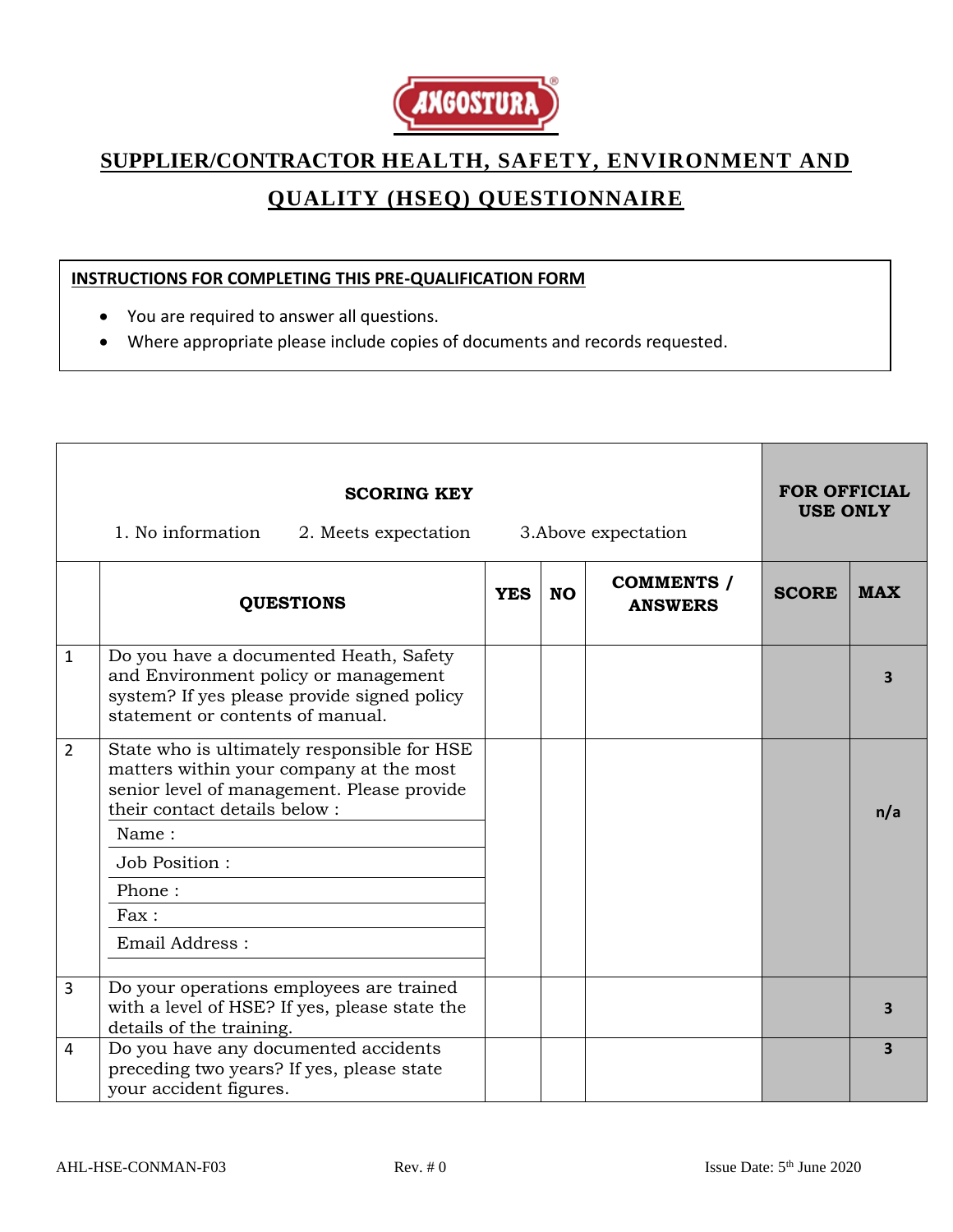| 5              | What is your company's legal history?<br>Please state whether there are any<br>prosecution or law enforcement against<br>your company.                                                  |  |  | 3      |
|----------------|-----------------------------------------------------------------------------------------------------------------------------------------------------------------------------------------|--|--|--------|
| 6              | Do you have a formal risk assessment<br>process that identifies hazards, risks and<br>ensures the implementation of the<br>associated control measures? If yes please<br>submit a copy. |  |  | 3      |
| $\overline{7}$ | Do you regularly communicate Health and<br>Safety matters to all staff? If yes, how often<br>(daily, weekly, fortnightly or monthly).                                                   |  |  | 3      |
| 8              | Do you have a documented Drugs / Alcohol<br>abuse policy? If yes please provide a signed<br>copy.                                                                                       |  |  | 3      |
| 9              | List any citations, notices of prohibitions,<br>or other form regulatory non-compliance.                                                                                                |  |  | 3      |
| 10             | Do you conduct inspections on operating<br>equipment e.g. Manlifts, scaffolds, harness,<br>etc. in compliance with the manufacturer<br>and or regulatory recommendation?                |  |  | 3      |
| 11             | Do you maintain the applicable inspection<br>and maintenance certification records for<br>operating equipment? Please provide<br>copies.                                                |  |  | 3      |
| 12             | Is your company ISO 9001 / 14001 and or<br>18001 certified? If yes please provide<br>certificate. If no, please state your status<br>regarding your intention towards<br>certification. |  |  | 3<br>3 |
| 13             | Is your company STOW certified? If yes<br>please provide certificate. If no, please state<br>your status regarding your intention<br>towards certification.                             |  |  | 3      |
| 14             | Do you conduct on-site HSE inspections? If<br>yes, please state who conducts the<br>inspections, how often and supply a copy of<br>the inspection form.                                 |  |  | 3      |
| 15             | Do you have a "new employee" or "visitor"<br>orientation program (Safety briefings,<br>muster point roll outs, etc.)? If yes, please<br>explain.                                        |  |  | з      |
| 16             | Do you have a safe system of work (SSOW)<br>policy? If yes, please provide a copy.                                                                                                      |  |  | 3.     |
| 17             | Does the SSOW include working at<br>Heights?                                                                                                                                            |  |  | З      |
| 18             | Does the SSOW include confined space<br>work?                                                                                                                                           |  |  | 3      |
| 19             | Does the SSOW include Hot Work?                                                                                                                                                         |  |  | 3      |